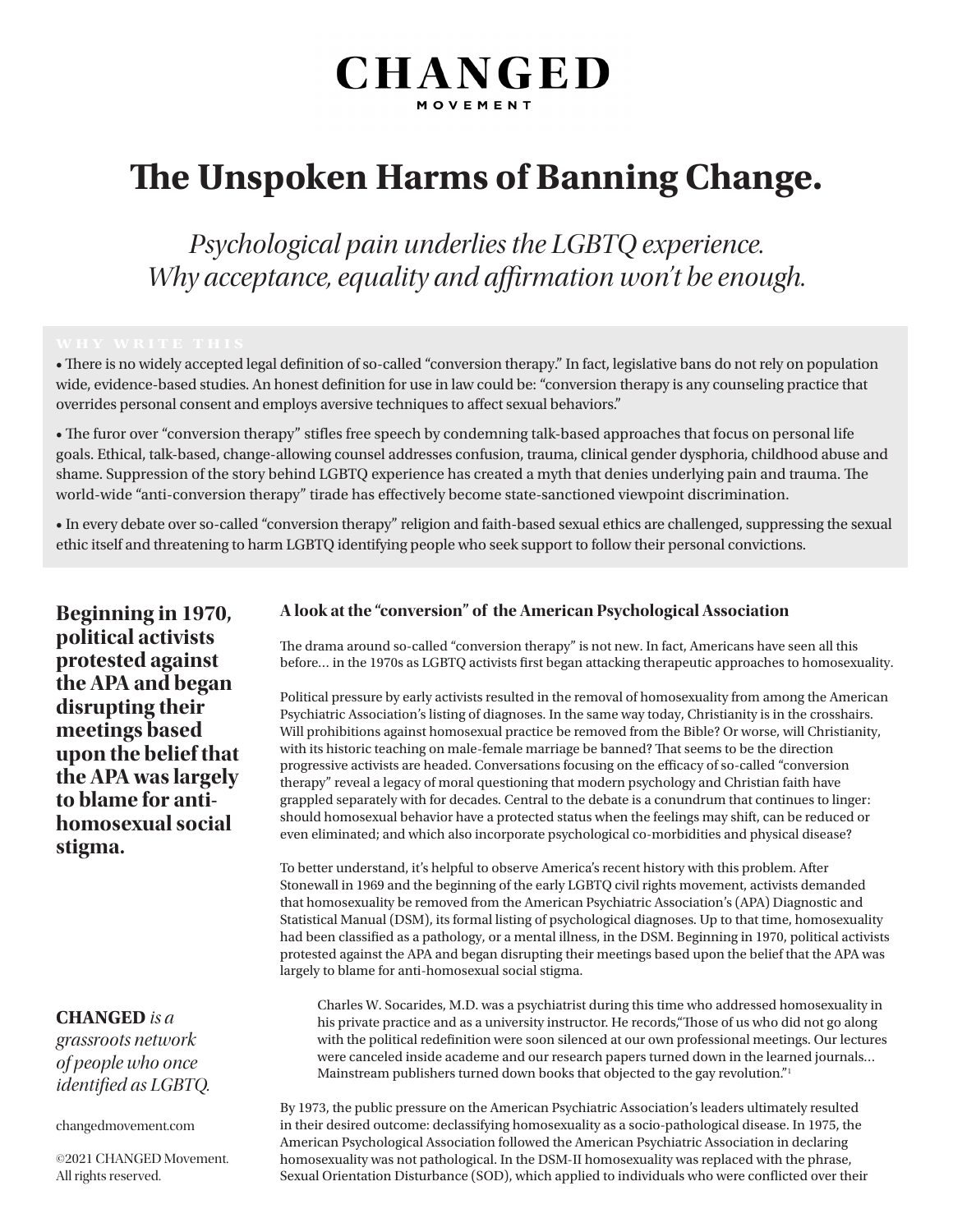*According to the CDC in 2018, "Gay and bisexual men accounted for 69% of all new HIV diagnoses among all males aged 13 and older in the United States." 16*

*In 2014, gay, bisexual, and other men who have sex with men accounted for 83% of primary and secondary syphilis cases.17*

*According to the Human Rights Campaign, 21% of gay and lesbian youth and 22% of bisexual youth have attempted suicide, compared to 7% of straight youth.*<sup>18</sup>

*"Individuals with documented histories of childhood sexual abuse were significantly more likely ... to report ever having had same-sex sexual partners."*19

**Highlighting social stigma rather than mental health as primary causation for suicide rates harms the LGBTQ community by misdirecting prevention and care.** 

**"Conversion Therapy Bans" harm children who experience gender dysphoria.** homosexual feelings. It was hoped that this move would improve the rights of LGBTQ-identifying people. But it did not immediately change the professional, scientific opinion. A survey of 10,000 APA members in 1977<sup>2</sup> records that 69% of responding psychiatrists continued to believe homosexuality was disordered ("a pathological adaptation") despite this change. Then, in 1980, "Ego Dystonic Homosexuality," replaced SOD with the publication of the DSM-III. However, that was finally removed in 1987.

Professional psychology and psychiatry were undergoing changes. The professions themselves, as well as the history of psychological diagnostics, were being scrutinized by society.<sup>3</sup> A re-evaluation of what constitutes psychopathology was underway, and it was concluded that homosexual behavior was not disordered. That is, it did not negatively impact a person's ability to function interpersonally or as a contributor to society. A close look at the restructuring of the science of psychology of homosexuality as a result of the upheaval of the 1970s could provide clues to where culture (and especially Christianity) is headed.

The political pressure that removed homosexuality from the DSM continued to cause a very great shift in how psychologists addressed homosexuality. No longer considered abnormal or harmful according to their evaluative standards, psychologists would have less reason to address it. And, because mental health insurance coverage demanded diagnoses according to the DSM, any treatment for homosexuality was defunded. As a result of ongoing activism within these professions, the psychology of homosexuality has had an affirming bias ever since.

The American Psychiatric Association and the American Psychological Association redirected psychological training in how homosexual behavior was addressed. Though psychological and biological study of homosexuality continued, attempts to resolve or redirect sexual orientation were excluded. Very simply, a vacuum was created, in which in-depth and exhaustive study of orientation change was dis-empowered, marginalized, and even discredited because of ongoing gay activism. Little professional training or research has been focused on the topic. Research continues to be conducted, and treatment methods continue developing, but fewer professionals providing therapy for sexual orientation change are receiving advanced training.

In the nearly 50 years since declassifying homosexuality as a disorder, advances in psychological care have greatly expanded. Psychological health and the sciences around it have become a central factor in modern self-care. What we know about trauma care and bodywork, neurofeedback, psycho

pharmacology, neuroplasticity, and changing our neural pathways is so much more advanced than in the 1970s. The reality is that, unfortunately, LGBidentifying people have suffered from the exclusion of homosexuality from the DSM. They have not benefited from advances in areas where research and care could be most impactful: sexual formation. And rates of suicide, co-occurring mental health issues, and maladaptive behaviors continue to remain high, pointing directly to the poor mental, behavioral, and relational health of those who experience same-sex attraction and gender confusion. Highlighting social stigma rather than mental health as primary causation for suicide rates harms the LGBTQ community by misdirecting prevention and care.



This same avoidance by the APAs is also evident in approaches to gender identity (T), which failed to stem even higher rates of emotional instability among the transgender-identifying population. There are even more severe consequences as individuals are directed to physically modify their bodies for the sake of mental well-being. Today, transgender identifying adults are 19x more likely to commit suicide *after* gender-reassignment.<sup>4</sup> Culture's embrace of these life-altering paths, partnered with the intentional indoctrination of young children to question their gender, is a Pandora's box.

According to The Trevor Project, forty-one states today ban counseling choice or have pending "anticonversion therapy" legislation focusing on minors. Based upon misleading claims of harm and errant scientific data, these bans inhibit free speech and freedom of conscience for thousands who are seeking alternatives to LGBTQ experience. So-called "conversion therapy bans" preempt a licensed therapist from offering change-allowing counsel (reflecting statistical norms toward desistance) that can bring resolution to trauma among gender dysphoric children. **Conservatively, 85% of children who are appropriately affirmed in their biological sex (an approach called "watchful waiting") will desist by adulthood.**

What we presume is impossible, according to the APAs is based upon nearly a half century-yearold supposition. Because of ideological changes and shifts, the APAs have seemed under motivated to investigate causes of homosexuality and of the mental health problems of this population. So, even though the APAs are some of the biggest advocates for the LGBTQ community, in our opinion the APAs share blame for the ongoing (even increasing) suicidality, mental, physical and relational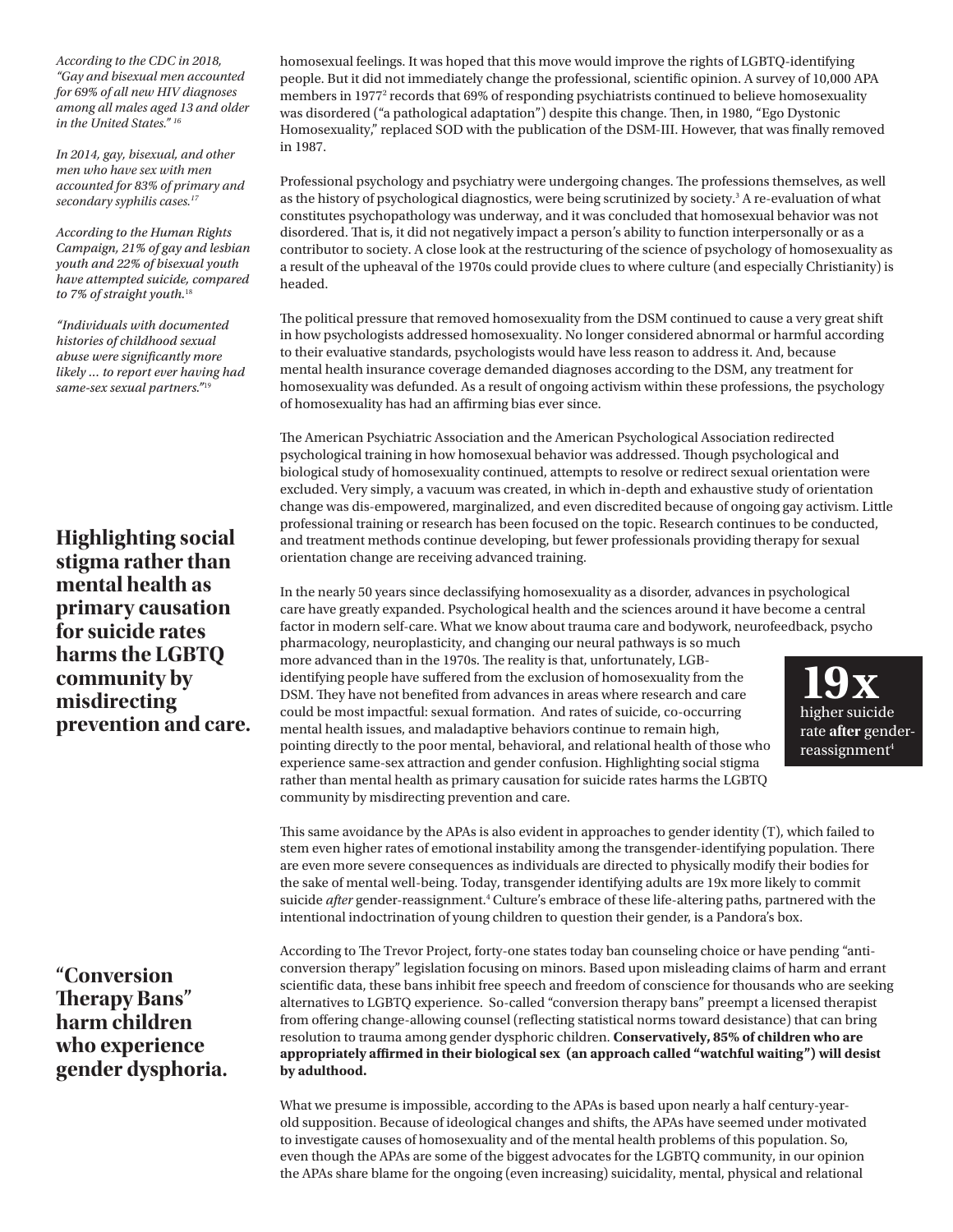**Trusting the APA?** As the American Psychological Association becomes more politicized it has taken radical approaches to sexuality. For example, **the APA Handbook of Sexuality and Psychology (2014) says it may be time to say BDSM is normal—meaning bondage and discipline, dominance and submission, and sado-masochism.**

"It may be time to consider alternate ways of understanding BDSM outside of models of psycho-pathology. Certainly, the descriptions by BDSM practitioners in the community literature suggest that their activities are experienced as life affirming, growth enhancing, and intensely erotic (Califia, 2002; Taormino, 2012; Thompson, 2004). The few clinical illustrations of BDSM couples in sex therapy have suggested that being true to one's own desires in a relationship can eventuate in profound self-knowledge and a sense of coming home and can be transformative (Kleinplatz, 2006)" (p. 251).

-Kleinplatz, P. & Diamond, L. (2014) Chapter 9: Sexual diversity. In Tolman, D., & Diamond, L., Co-Editors-in-Chief (2014). APA Handbook of Sexuality and Psychology, Volume 1. Person Based Approaches. Pp. 245-267. Washington D.C.: American Psychological Association. https://www.apa.org/pubs/books/4311512.



issues suffered by LGBTQ-identifying people. Psychiatry and psychology appear to have completely abandoned LGBTQ-identifying people in their pursuit of social normativity—except to affirm homosexuality as "natural" and "good."

#### **Born this way? Certainly not.**

**To date there is no scientific consensus on the cause of homosexual behavior.** As gene studies continue to fail to explain sexual orientation, there should be a growing discussion of the environmental and cultural factors that lead to homosexual behavior. Notably in the most recent gene study (of 493,000 people over 30 years) *Science Magazine* writes,

"...although they did find particular genetic loci associated with same-sex behavior, when they combine the effects of these loci together into one comprehensive score, the effects are so small (under 1% [of sexual behavior for our total population]) that this genetic score cannot in any way be used to predict same-sex sexual behavior of an individual… Ganna et al. did not find evidence of any specific cells and tissues related to the loci they identified… this study serves as a guide to the potential magnitude of genetic effects we may eventually measure and a sign that complex behaviors continue to have small, likely polygenic, influences. Future work should investigate how genetic predispositions are altered by environmental factors, with this study highlighting the need for a multidisciplinary sociogenomic approach."5

The environmental factors that influence one's sense of identity and corresponding sexual expression are a central focus in the efforts that LGBTQ activists call "conversion therapy." All of us who have successfully left behind LGBTQ identity and behaviors, even experiencing shifts in sexual desires, have focused largely on childhood emotional development and cultural factors such as peer pressure, bullying and isolation. We have gone so far as to recognize that we are simply normal men and women. This is substantiated by Ganna's study. It exposes the truth that homosexual men and women have the same genome as everyone else.

"The study found that a person's developmental environment—the influence of diet, family, friends, neighbourhood, religion, and a host of other life conditions—was twice as influential as genetics on the probability of adopting same-sex behaviour or orientation. The genetic influence did not come from one or two strong sources but from dozens of genetic variants that each added a small increased propensity for same-sex behaviour.

A genetic arrangement based on a large number of markers across the genome means that virtually all human beings have this arrangement, or large portions of it. In other words, not only did the study fail to find some controlling gene for gay identity, it also established that gay persons are not genetically distinct from all other human beings in any meaningful sense. **Gay persons, we might say, have a perfectly normal human genome."**<sup>6</sup>

**"...not only did the study fail to find some controlling gene for gay identity, it also established that gay persons are not genetically distinct from all other human beings in any meaningful sense."**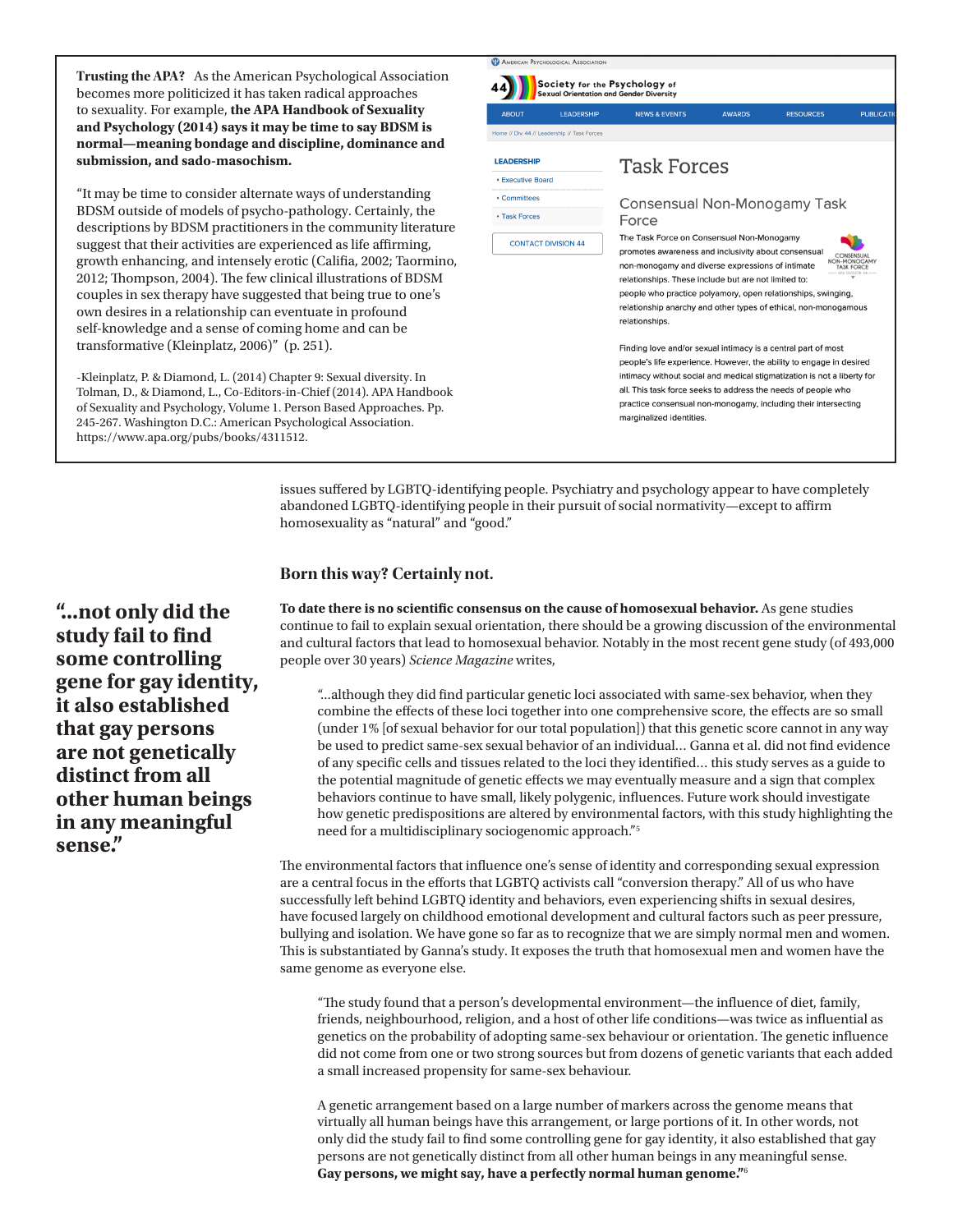**Most people who experience same-sex sexual attraction also already experience opposite-sex attraction.**

Mainstreaming the LGBTQ narrative into culture today has caught our common imagination and is effectively increasing the number of people who identify as a sexual minority. In February 2021, Gallup7 released a poll describing the population of LGBTQ identifying people. Their conclusions reveal the impact of culture's increasing affirmation of LGBTQ culture and experience. More and more people are describing themselves as LGBTQ. Gallup's poll indicates that **over the last 7 years (2012-2020) the number of men and women identifying as LGBTQ increased 60%**. The generational shift in selfascribed LGBTQ identity is dramatic: 15.9% of Generation Z (b1997-2002) identify as LGBTQ; 9.1% of Millennials (b1981-1996); 3.8% of Generation X (b1965-1980); and 2.0% of Baby Boomers (b1946-1964).

Changes in sexual behavior, identity, and even attractions *do happen* for many. This reflects the overall tendency of our culture toward sexual fluidity. The majority of people who experience LGB have experienced opposite sex attraction as well. In the APA Handbook on Sexuality, on behalf of the APA, Dr. Lisa Diamond states, "Hence, directly contrary to the conventional wisdom that individuals with exclusive same-sex attractions represent the prototypical 'type' of sexual-minority individual, and that those with bisexual patterns of attraction are infrequent exceptions, the opposite is true. Individuals with nonexclusive patterns of attraction are indisputably the 'norm,' and those with exclusive same-sex attractions are the exception." This pattern has been found internationally (v. 1, p. 633). Most people who experience same-sex sexual attraction also already experience opposite-sex attraction. The largest part of LGB is bisexual and the APA has published that among these, three-quarters (75%) will typically move toward heterosexual over time.

The APA Handbook reviews a highly regarded study by gay researcher Savin-Williams and colleagues (Savin-Williams, Joyner, & Rieger, 2012; Rosario & Schrimshaw, 2014, APA Handbook, v. 1, p. 562) that followed the sexual identity of young adult participants when most were ages 18 through 24 and again at ages 24 through 34, about 6 years later. Participants indicated whether their sexual identity was heterosexual, mostly heterosexual, bisexual, mostly homosexual, or homosexual. The bisexual group was larger than exclusively gay and lesbian groups combined. But the largest identity group, second only to heterosexual, was "mostly heterosexual" for each sex and across both age groups, and that group was "larger than all the other non-heterosexual identities combined" (Savin-Williams et al., 2012, abstract). "The bisexual category was the most unstable" with three quarters changing that status in 6 years. "[O]ver time, more bisexual and mostly heterosexual identified young adults of both sexes moved toward heterosexuality than toward homosexuality" (p 106). Similar change is found in other population-based longitudinal studies, and rates of change do not appear to decline as participants get older (Diamond & Rosky, 2016, p. 7, Table 1). Kleinplatz and Diamond urge in the handbook that "it is critically important for clinicians not to assume that any experience of same sex desire or behavior is a sign of latent homosexuality and instead to allow individuals to determine for themselves the role of same-sex sexuality in their lives and identity" (p. 257)<sup>8</sup>

LGBTQ activists would prefer to believe same-sex sexual feelings are fixed and innate and settle the matter through biology, yet science has never supported that idea. And, since the APAs continue to steadfastly downplay the degree to which sexual behavior and gender identity (like gender stereotypes) are shaped by cultural and environmental factors, there is an impasse.

#### **Origins and impact of the phrase "Conversion Therapy"**

We believe the term "conversion therapy" marries 1970s anti-APA rhetoric and oppressive international anti-conversion laws. Across the world, most notably in India, anti-conversion laws support nationalism by suppressing minority religions. For example, Christianity and Islam are the two primary targets of Hinduism, India's majority (national) religion. The term "conversion therapy" combines LGBTQ activist animosity against therapeutic practices and religious faith; both are targets because they can powerfully and reasonably argue that homosexual "identity" should not be awarded protected status. Anti-conversion therapy legislation and like-minded rhetoric seek to justify a cultural dynamic. Activists are fighting for the right to exist as a minority people group and to strengthen the LGBTQ subculture. As they do, they seek to shut down all opposing voices through slander and censorship.

"Time and time again, persons who reverse the healing path and embrace the LGBTQ lifestyle rewrite their therapeutic histories as coercive to the point of caricature. We... have witnessed this in churches and courts and government councils around the country. We've felt the impact of it in bad rulings that outlaw a person's right to choose their therapeutic path. We conclude: the moral reversal into LGBTQ identification necessitates skewed self-justification. Orthodox caregivers become the enemy."9

In most cases where practices are denigrated as so-called "conversion therapy" only a change-allowing and exploratory approach based upon talk-therapy is being applied. The intent is largely an effort to

**The phrase "conversion therapy" has gained meaning well beyond any reference to counseling or therapy and reflects a growing ideological shift.**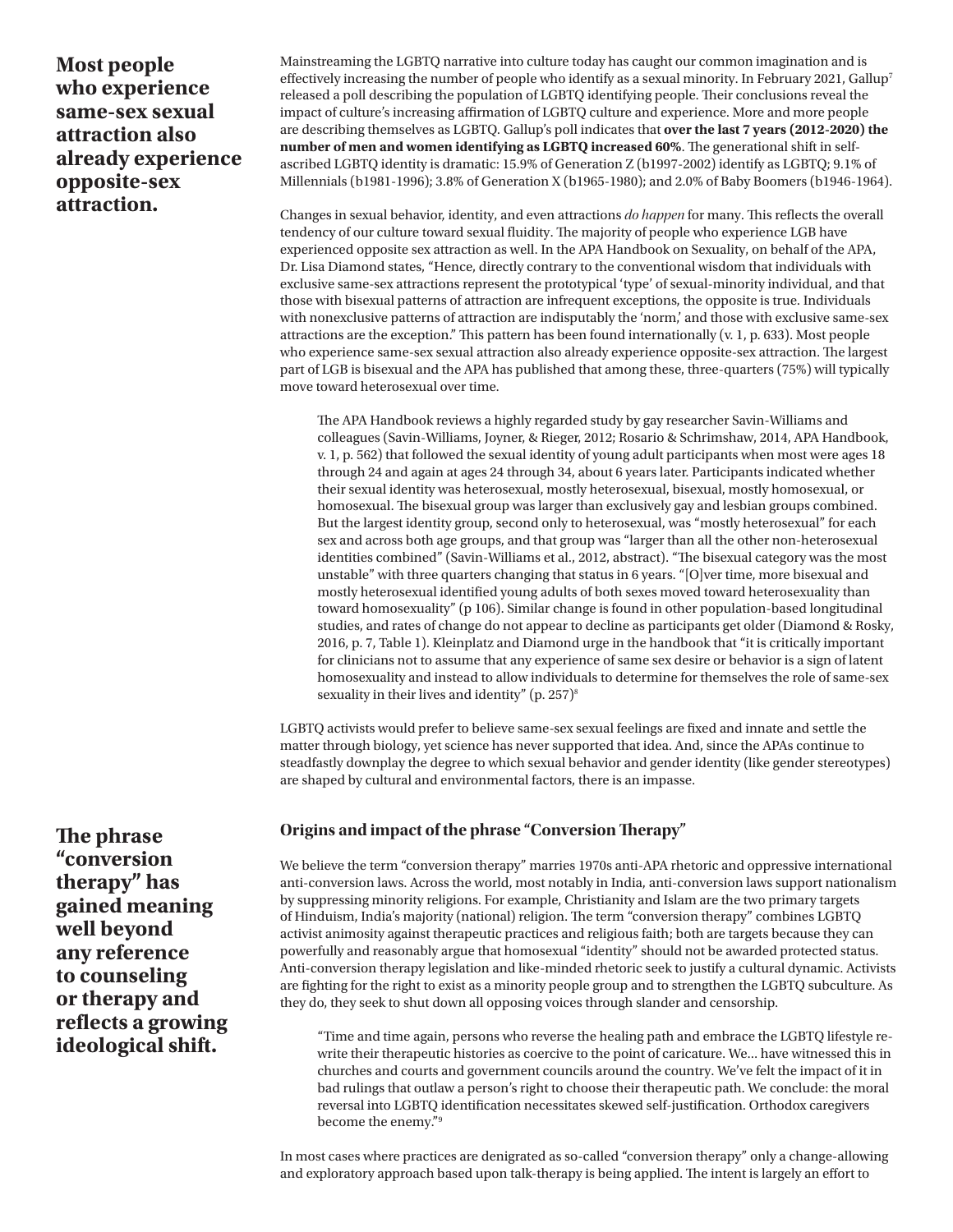### **Key studies used to ban counseling choice reflect significant bias.**

bring relational wholeness and wellbeing to people who experience *undesired* same sex attraction. Those who seek this counseling wish to be incorporated into broader society without the LGBTQ label. Change allowing approaches address the "environmental factors" that the latest gene studies point to. One of the primary emotional dramas of the LGBTQ experience is perceived rejection. Many feel "other than" and "unable to belong." A very great strength of the LGBTQ subculture is the feeling of belonging and familial safety that it cultivates. Laws such as HR-5, The Equality Act, create a tenuous salve for this sense of rejection.

Increasingly the phrase "conversion therapy" has gained meaning well beyond any reference to counseling or therapy and reflects a growing ideological shift. Over 150 different definitions exist in legislation across the world. The phrase is widely being used where there is ideological conflict on sexuality to defame and harm persons or organizations with a different viewpoint. Quite simply, it is becoming state-sanctioned viewpoint discrimination.

#### **Under scrutiny, claims of evidence-based and peer-reviewed data on the impact of sexual orientation change efforts (SOCE) have been exposed as inaccurate.**

Some of the strongest indictments against claims of harm come from two studies published in spring 2021. In June 2020 the American Journal of Public Health published a study led by John R. Blosnich<sup>10</sup>. The Generations study has been used widely to condemn sexual orientation change efforts (SOCE). Note that the scientists behind this study show a conflict of interest:

John R. Blosnich is with the Center for Health Equity Research and Promotion, VA Pittsburgh Healthcare System, Pittsburgh, PA. Emmett R. Henderson and Robert W.S. Coulter are with the Center for LGBT Health Research and the Department of Behavioral and Community Health Sciences, University of Pittsburgh Graduate School of Public Health, Pittsburgh. Ilan H. Meyer is with the Williams Institute, School of Law, University of California, Los Angeles.

They concluded, "Over the lifetime, sexual minorities who experienced SOCE reported a higher prevalence of suicidal ideation and attempts than did sexual minorities who did not experience SOCE." But when the data was made public a group of scientists reassessed them. In his essay<sup>11</sup> on the Christian Medical and Dental Association website, Dr. Andre Van Mol recounts:

A response letter led by Christopher Rosik (including Paul Sullins, Walter Schumm and me) was also published in the American Journal of Public Health.<sup>12</sup> Three main study flaws were noted. First, the authors lumped adverse childhood events as a total sum, including SOCE as one. Second, they should have considered whether those seeking SOCE did so due to already being more distressed. With no pre-SOCE control for existing suicidality, it was speculative for Blosnich to suggest SOCE caused harm. And third, the Generations study sampled only LGBT-identified individuals—therefore excluding sexual minorities who benefited from SOCE, thus no longer identifying as LGBT—and used "a single-item measure of SOCE" which was "fraught with validity concerns." Blosnich and team provided a rebuttal letter I would call dismissive.

Paul Sullins put together a thorough reanalysis of the Generations and Blosnich data, including what was available to Blosnich but left out, "the time order of SOCE and suicidality," thus controlling for pre-SOCE suicidality.13 Sullins concluded, "By violating the principle of temporal precedence in scientific inference, i.e., that a cause cannot occur after an effect, Blosnich et al. reversed the correct conclusion in these data." In fact, "SOCE was not positively associated with any form of suicidality." SOCE strongly reduced suicidal ideation, planning and attempts, with even stronger effects for adults experiencing SOCE compared with minors doing the same.

Sullins found that over half of those said to have had SOCE had pre-treatment suicidality, SOCE helped rather than harmed, and the degree of improvement was remarkable. Post-SOCE suicidal ideation odds went down by two-thirds for adults and one-third for minors. Post-SOCE reduction in suicide attempts was by four-fifths for adults with no reduction for minors. "When followed by SOCE treatment, suicide ideation was less than a fifth as likely to lead to a suicide attempt; suicide planning less than a seventh as likely; and an initial suicide attempt was over a third less likely to lead to second attempt. Minors undergoing SOCE were only about half as likely to attempt suicide after initial thoughts or plans of suicide, and no less likely after an initial suicide attempt, compared to their peers who did not undergo SOCE. On the other hand, adults who experienced SOCE intervention following suicidal thoughts or plans were 17-25 times less likely to attempt suicide."

In reality, there have been no rigorous population based scientific studies of the impact of SOCE. The studies being used to substantiate legislation across the U.S. are not adequate. Notably, very few studies analyzing change allowing therapies incorporate women, whose sexuality is known to be more fluid. In

**Using the same data, but controlling for pre-SOCE suicidality, a completely different outcome was discovered: SOCE was found to strongly reduce suicidality.**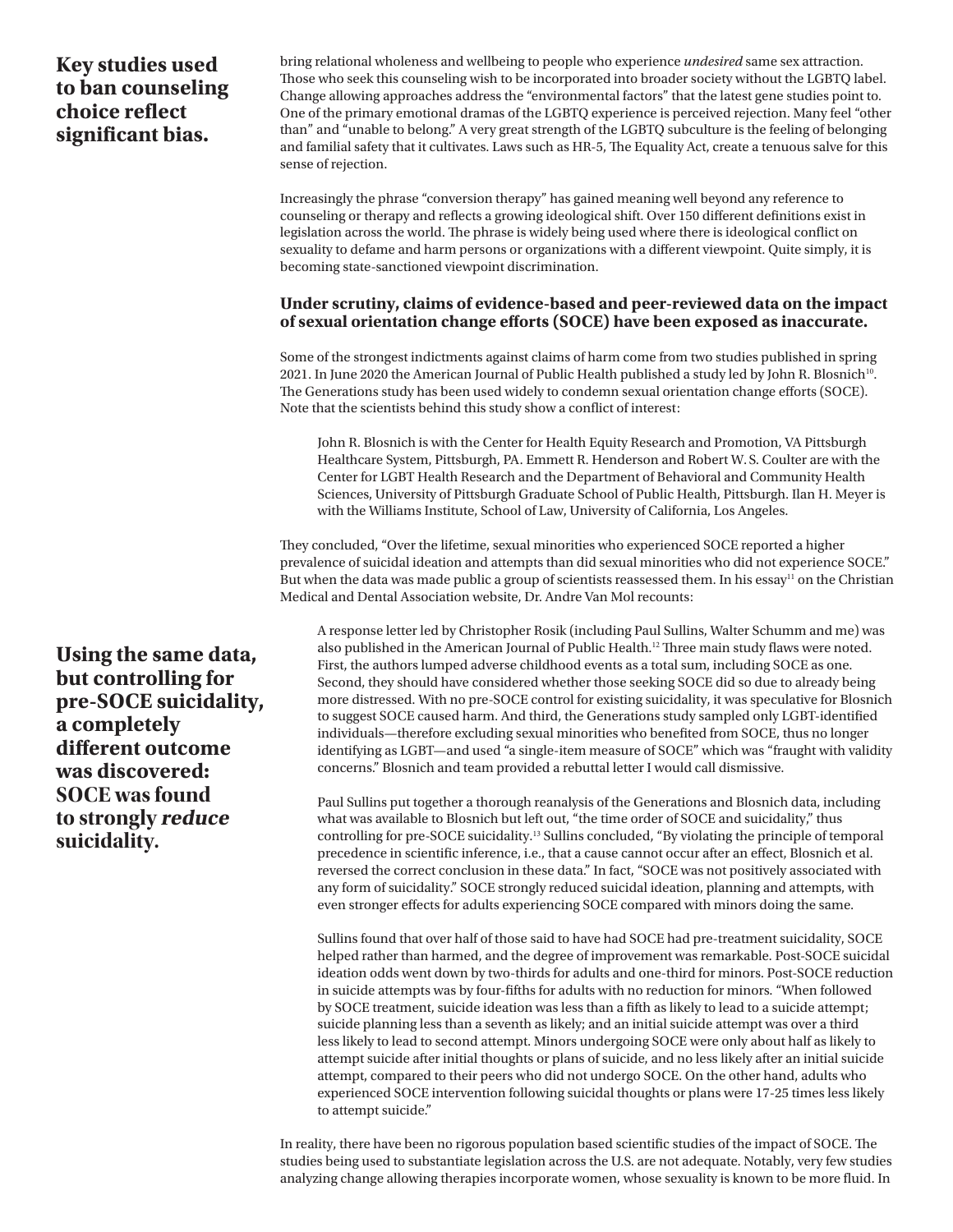**The push for "conversion therapy" legislation empowers statesanctioned viewpoint discrimination.**

2009 the American Psychological Association SOCE Task Force concluded there simply is no adequate analysis of its benefits or harms.14 This is still true. In 2019 a Florida court recently summarized the expert consensus on research in this area in two statements: "No known study has provided a comprehensive assessment of basic demographic information, psychosocial wellbeing, and religiosity, which would be required to understand the effectiveness, benefits and/or harm caused by SOCE." "No known study to date has drawn from a representative sample of sufficient size to draw conclusions about the experience of those who have attempted SOCE"15 (Ruling in Vazzo v. Tampa, October 4, 2019, striking down a ban on talk conversion therapy).

### **Do you believe LGBTQ-identifying people should have the right to follow their faith wholeheartedly and pursue their own life goals?**

*"Conversion therapy" is a broad and ill-defined term that is often used to suggest forms of physical violence, force, manipulation, shame, or humiliation. We reject these practices as ineffective and harmful. Conversely, change-allowing approaches among self-motivated individuals affirm personal choice and empower individual life goals that are commonly aligned with religious sexual ethics.* 

Most often, so-called "conversion therapy" isn't a therapeutic method, it is a subjective experience that can be avoided. Two people pursuing emotional healing and physical wholeness in the same setting may have different perceptions. One finds meaning in what is learned, and through application undergoes some fresh measure of fulfillment. But imagine the other has a less productive outcome and finds no resolution. Disappointment and despair close in. Accusations of harm and pain arise from this side of the experience. Note how few legal cases there have been versus the thousands of accusations.

Increasingly in the U.S., former LGBTQ-identifying people are being pushed into the margins. Anathematized by activists through public scrutiny and shaming, Christian organizations focused on care for former LGBTQ easily become isolated and attacked. The history of ex-gay ministries reveals the dramatic negative impact of these attacks as a few outspoken former leaders have sought refuge and self-justification by rejoining LGBTQ ranks.

Ultimately, bias, censorship and slander are misleading thousands of people. Many today are trapped within an unwanted experience that has falsely been represented as innate. A battle focusing on social stigma is not the answer and is effectively increasing suicidality among LGBTQ.

#### **This crisis in America's scientific and psychological communities is a travesty.**

The LGBTQ storyline oversimplifies the truth. For example, somewhere in the development of stereotypically effeminate mannerisms is a decision that one's understanding of femininity feels more comfortable, safe or attractive than his perception of masculinity. Many have analyzed that personal experience to understand there are patterns of belief and self-rejection around effeminate behaviors, and eventually have fully embraced masculinity—leaving the mannerisms behind. Like David Reece:

"I had been molested as a child at 3-years-old and experienced same-sex attraction from a really early age. I was disconnected from the male gender... I didn't feel like other boys. I dressed in girls clothes, wore my sister's dresses and I played with barbies exclusively.<sup>20</sup> (In my 20s,) I started counseling sessions that helped me get out of pain and confusion and understand that just because I was molested at three didn't mean I was gay... Before I walked out of same-sex attraction, I only knew fake happiness. Today my life is crazy good and full of joy."<sup>21</sup>

David has been married to his wife since 2010 and they have two children together. Not all LGBTQ identifying people have been molested; however, too often they are led to dismiss symptoms of trauma. Addressing the associated emotional pain in David Reece's life changed his affections. He walked away from an identity that otherwise would have tethered him to a cycle of unresolved trauma—reenacting in each male encounter the very things he had been abused by.

**Today, the pastoral care and counseling David received is being criminalized across the world and potentially in the U.S. Men like him are pressured to embrace gay identity and told that resistance points to inner homophobia. This approach creates a false narrative that perpetuates lifelong unresolved pain. People should have the freedom to pursue counseling and personal life changes that bring them true happiness even when it means moving away from LGBTQ identity and behavior.** 



**He walked away from an "identity" that otherwise would have tethered him to a cycle of unresolved trauma—reenacting in each male encounter the very things he had been abused by.**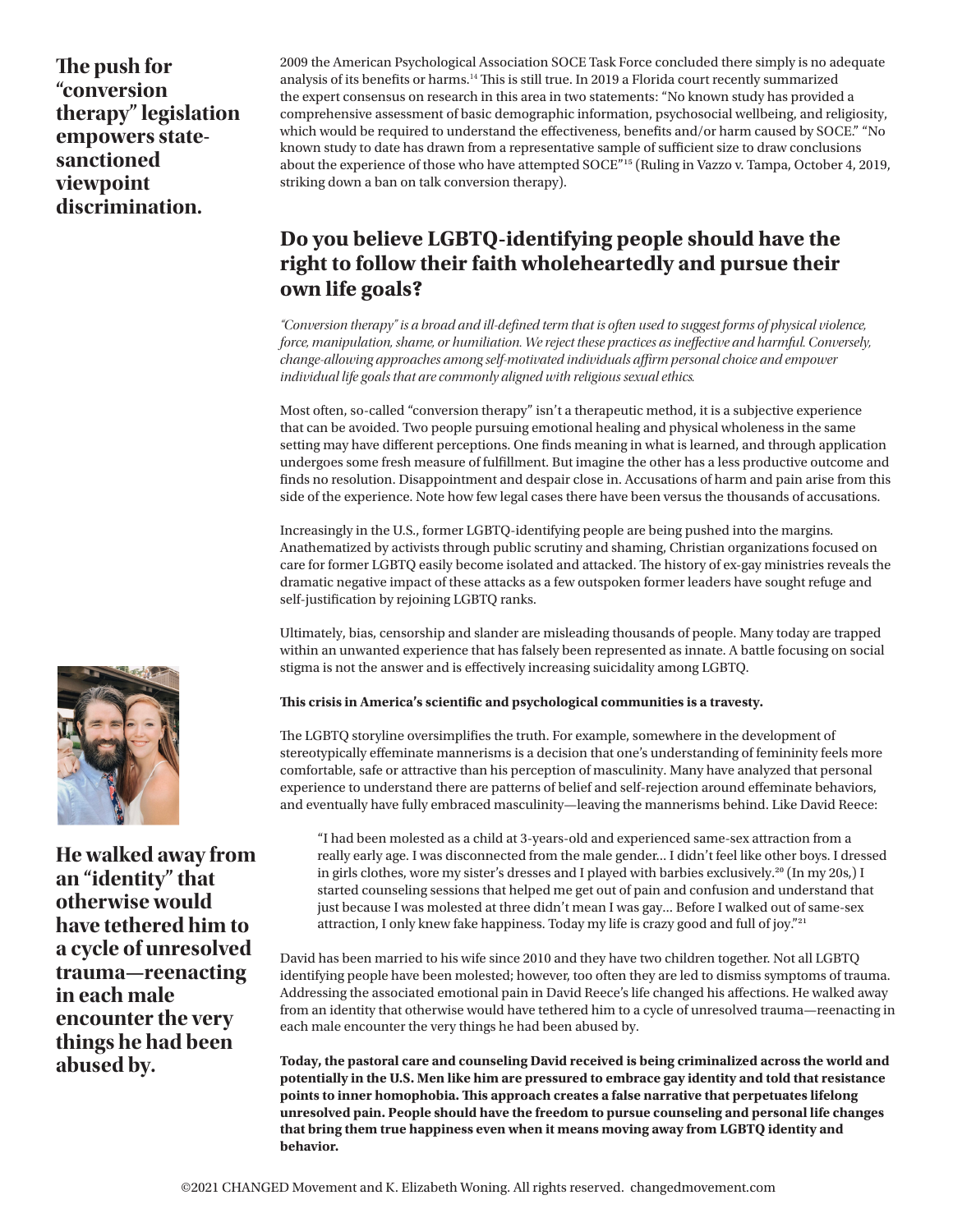### **References**

1 http://theroadtoemmaus.org/RdLb/22SxSo/PnSx/HSx/SocrdsHowAmer-Gay.htm

2 1977 November. Sexual Survey #4: Current Thinking on Homosexuality. Medical Aspects of Human Sexuality, p110.

<sup>3</sup> Bayer R. Homosexuality and American Psychiatry: The Politics of Diagnosis. Basic Books; New York, NY, USA: 1981. [Google Scholar]

4 Dhejne C, Lichtenstein P, Boman M, Johansson ALV, Langstrom N, et al. (2011) Long-Term Follow-Up of Transsexual Persons Undergoing Sex Reassignment Surgery: Cohort Study in Sweden. PLoS ONE 6(2): e16885. doi:10.1371/journal.pone.0016885.

5 Ganna, Andrea et. al. "Large Scale GWAS reveals insights into the genetic architecture of same-sex sexual behavior" Science Magazine, Vol 365, Issue 6456, 30 August 2019 https://science.sciencemag.org/content/365/6456/869

6 Sullins, Paul "The gay gene myth has been exploded" Mercatornet, Sept 3 2019,

 https://www.mercatornet.com/conjugality/view/the-gay-gene-myth-hasbeen-exploded/22824

7 https://news.gallup.com/poll/329708/lgbt-identification-rises-latest-estimate.aspx

8 Excerpted from "Harms of Therapy Bans" National Task Force for Therapy Equality https://www.therapyequality.org/wp-content/uploads/2019/01/Harms-of-Therapy-Bans-General-2021-7-8-National-Task-Force-for-Therapy-Equality.pdf

9 Exposing the Exposé - Part II by Marco Casanova and Andrew Comiskey, Andrew Comiskey Blog, June 22, 2021 https://www.desertstream.org/ exposing-the-expose-part-2

10 John R. Blosnich, Emmett R. Henderson, Robert W. S. Coulter, Jeremy T. Goldbach, and Ilan H. Meyer, 2020: Sexual Orientation Change Efforts, Adverse Childhood Experiences, and Suicide Ideation and Attempt Among Sexual Minority Adults, United States, 2016–2018

American Journal of Public Health 110, 1024\_1030, https://doi.org/10.2105/ AJPH.2020.305637

10 John R. Blosnich, Emmett R. Henderson, Robert W. S. Coulter, Jeremy T. Goldbach, and Ilan H. Meyer, 2020: Sexual Orientation Change Efforts, Adverse Childhood Experiences, and Suicide Ideation and Attempt Among Sexual Minority Adults, United States, 2016–2018

American Journal of Public Health 110, 1024\_1030, https://doi.org/10.2105/ AJPH.2020.305637

11 https://cmda.org/soce-reduces-suicidality-in-a-new-study/

12 Rosik CH, Sullins DP, Schumm WR, Van Mol A. Sexual Orientation Change Efforts, Adverse Childhood Experiences, and Suicidality. Am J Public Health. 2021 Apr;111(4):e19-e20. doi: 10.2105/AJPH.2021.306156. PMID: 33689444; PMCID: PMC7958055

<sup>13</sup> Sullins, Donald, SEXUAL ORIENTATION CHANGE EFFORTS (SOCE) \*RE-DUCE\* SUICIDE: CORRECTING A FALSE RESEARCH NARRATIVE (March 16, 2021). Available at SSRN: https://ssrn.com/abstract=3729353 or http:// dx.doi.org/10.2139/ssrn.3729353

<sup>14</sup>Lee Beckstead et al., APA Task Force Report on Appropriate Therapeutic Responses to Sexual Orientation, 2009, https://doi.org/10.13140/ RG.2.1.3075.8004

15http://files.eqcf.org/wp-content/uploads/2019/10/215-Judgment.pdf 16https://www.cdc.gov/hiv/group/msm/index.html

17 https://www.cdc.gov/msmhealth/STD.htm

18 https://www.hrc.org/news/new-cdc-data-shows-lgbtq-youth-are-morelikely-to-be-bullied-than-straight-cisgender-youth

19 Jones, S. "Sexual Orientation and Reason: On the Implications of False Beliefs about Homosexuality." 2012, http://www.wheaton.edu/CACE/Hot-TopicsHot-Topics

20 https://youtu.be/6znW5raVi\_k

21 https://changedmovement.com/stories//david-reece?rq=reece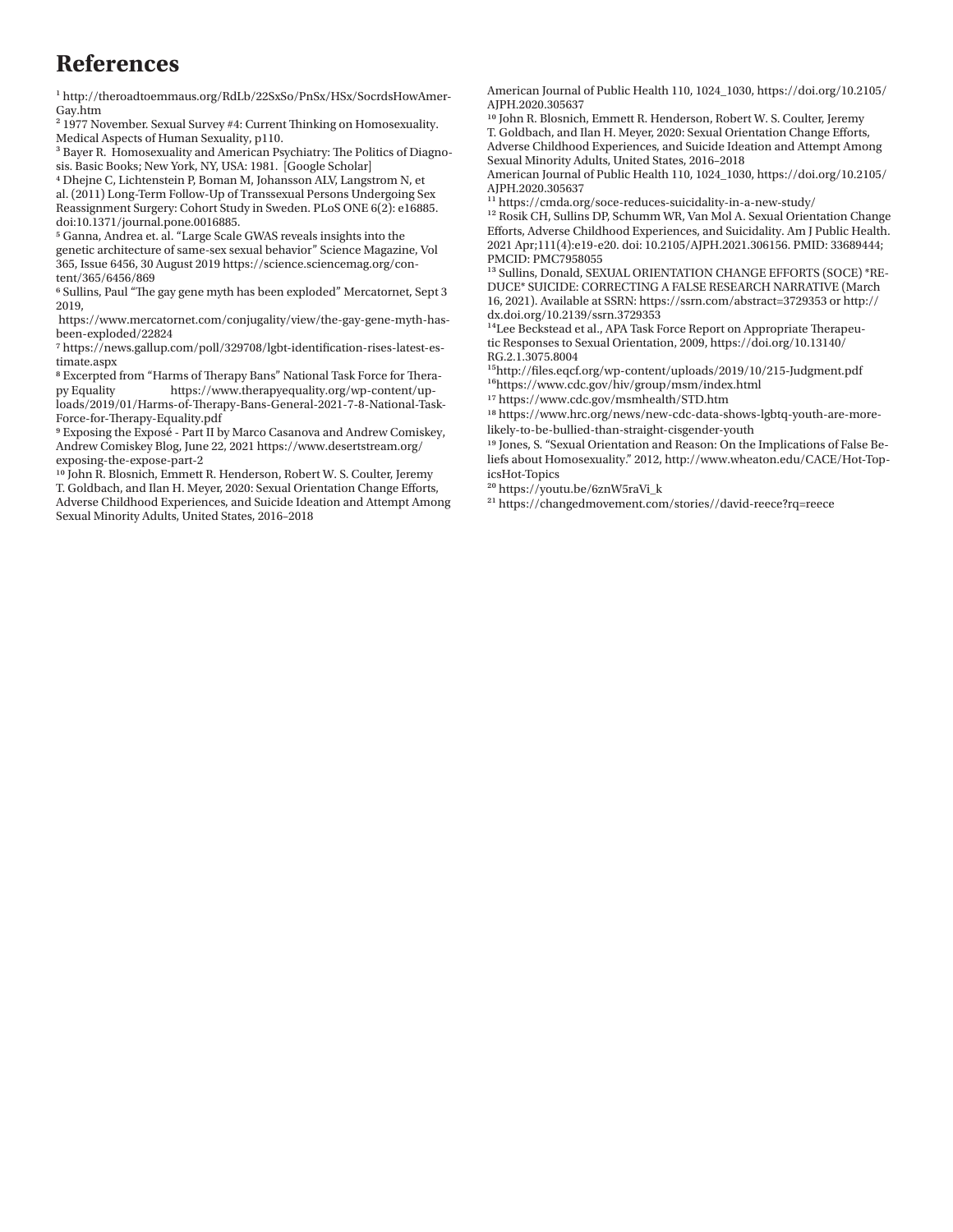# **CHANGED** MOVEMENT

# **"Conversion Therapy Bans" harm children who experience gender dysphoria.**

So-called "conversion therapy bans" preempt a licensed therapist from offering change-allowing counsel (reflecting statistical norms toward desistance) that can bring resolution to trauma among gender dysphoric children.

## **Conservatively, 85% will desist by adulthood**

*Studies overwhelmingly concur that DESISTANCE is the norm for childhood gender dysphoria, unless affirmed:*

DSM-5 p.455: lists rates of persistence translate to rates of desistance in natal males from 70 to 97.8% and natal females from 50 to  $88\%$ <sup>1</sup>

American Psychological Association Handbook on Sexuality and Psychology,V1,744²: *"In no more than about one in four children does gender dysphoria persist from childhood to adolescence or adulthood…"* That represents a minimum 75% rate of desistance.

Cohen-Kettenis, 2008, J SexMed: 80-95% of gender dysphoric prepubertal children desist by the end of adolescence. ³

Ristori, et al Int Rev Psychiatry 2016: Finding a desistance rate of 61-98% of GD cases by adulthood.4

The pro-affirmation Endocrine Society Guidelines admit: "… the large majority (about 85%) of prepubertal children with a childhood diagnosis (of GD) did not remain gender dysphoric in adolescence." 5

U of Toronto psychologist Dr. Ken Zucker summarizes and defends the numerous studies showing desistance is common in his 2018 paper, "The myth of persistence." 6

### **Suicide rates increase, not decrease, after transition**<sup>14 15</sup>

A 2011 Swedish study of post-gender-reassignment adults showed a suicide rate 19 times that of the general population 10 years out. Also, nearly 3 times the rate of overall mortality and psychiatric inpatient care. This was a 30-year population-based matched cohort study of all 324 sex-reassigned persons in Sweden.<sup>7</sup>



### **A patient... for life**

A patient who undergoes gender transitioning will be a patient for the rest of their life. They incur lifelong need for sex hormones and management of their complications; surgeries, if chosen, have consequences and complication rates; as well as other shortcomings such as prohibitive financial costs.  $^{10\ 11\ 16}$ 

### **A child cannot provide informed consent.**

Children have a developing brain, their minds change often, and they don't grasp long-term consequences. <sup>8</sup>

There is ethical concern that individuals of any age fully understand the implications of gender affirming therapy, i.e. transition affirming (GAT/ TAT), but especially children. Case Western Reserve's Dr. Stephen Levine's 2-part test for ethical tensions in people of all ages requesting GAT/ TAT asks: "Does the patient have a clear idea of the risks of the services that are being requested? Is the consent truly informed?" Per Dr. Levine,*"The World Professional Association for Transgender Health's Standards of Care recommend an informed consent process, which is at odds with its recommendation of providing hormones on demand." ⁹*

Sweden has had broad acceptance of transgender identity for decades. In May 2, 2019 the Swedish Pediatric Society issued a letter of support for the Swedish National Council for Medical Ethics' (SMER) proposal (for the Ministry of Social Affairs to systematically review treatment of youth with gender dysphoria) in which they cautioned, "Giving children the right to independently make vital decisions whereby at that age they cannot be expected to understand the consequences of their decisions is not scientifically founded and contrary to medical practice." <sup>12</sup>

UK High Court in Bell vs. Tavistock Dec. 12, 2020 ruled that GAT/TAT in minors was experimental — with limited evidence for efficacy and safety and could not, in most cases, be given to minors under 16 without court order, and that such was advisable for those 16-17. They added, "There is no age appropriate way to explain to many of these children what losing their fertility or full sexual function may mean to them in later years."<sup>13</sup>